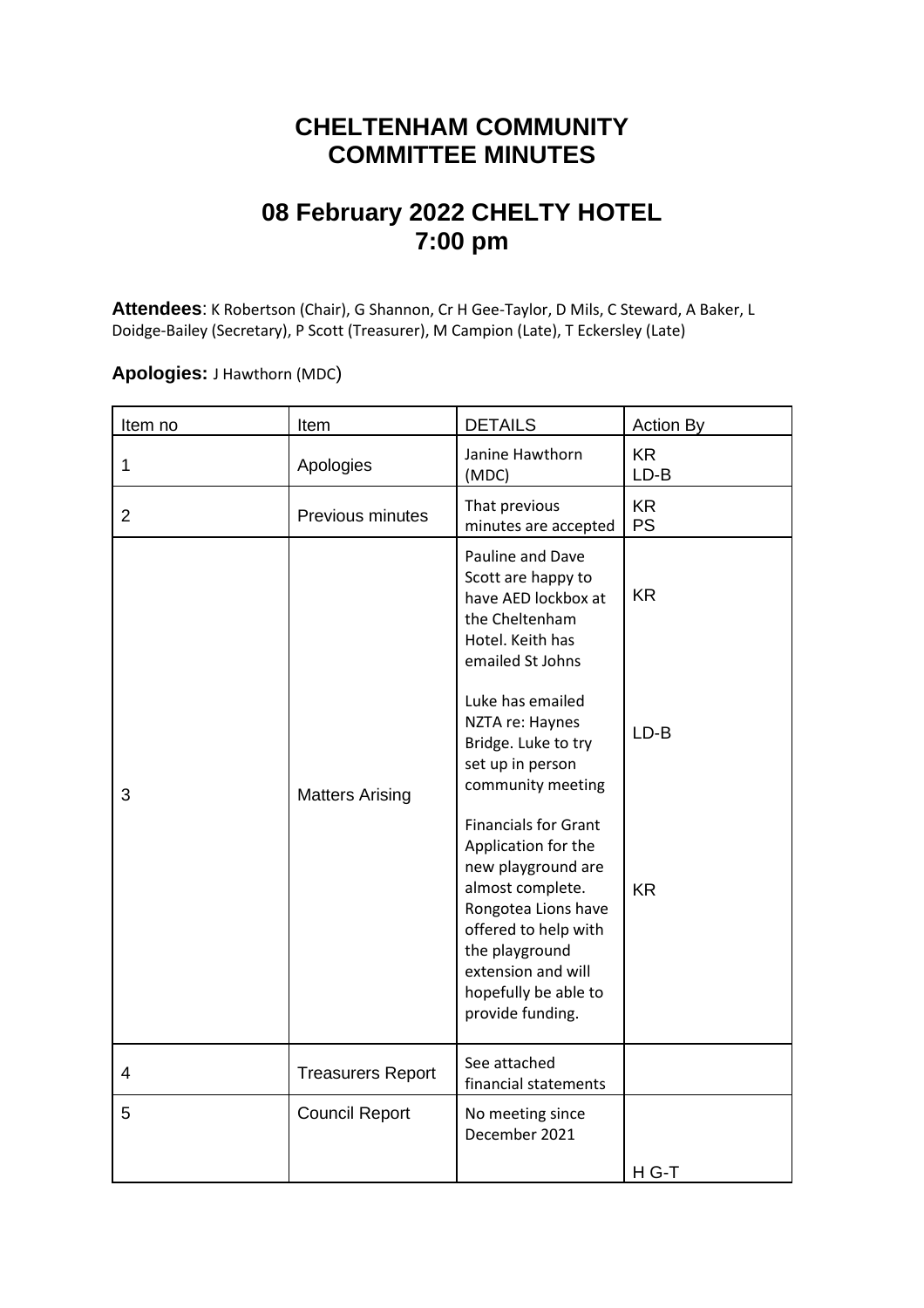|   |          | Next Council meeting<br>on 03 Feb 2022<br>Cr Hillary Humphries<br>has resigned so there<br>will be no by-<br>election.                                                                                                                                                                                                                                                                                                                                                  |           |
|---|----------|-------------------------------------------------------------------------------------------------------------------------------------------------------------------------------------------------------------------------------------------------------------------------------------------------------------------------------------------------------------------------------------------------------------------------------------------------------------------------|-----------|
| 6 | Hall     | Fridge has been<br>disposed of and pole<br>fuze fixed so stove<br>will work again.<br>Angela Baker has<br>donated a<br>secondhand fridge<br>for the hall. She will<br>commit to turning it<br>on and off when get<br>fit classes are held.<br>The committee<br>thanked Angela for<br>her generous<br>donation                                                                                                                                                           |           |
| 7 | Almadale | Several freedom<br>campers are staying<br>more or less long<br>term. There have<br>been a couple of<br>issues reported with<br>one individual which<br>has been handled by<br>police.<br>Ngati Kauwhata has<br>identified a rare plant<br>at the reserve and<br>will be clearing scrub<br>from either side of<br>the bridge to protect<br>it. This was meant to<br>start before<br>Christmas<br>Still waiting on a date<br>for NZDF to remove<br>and repair the bridge. | <b>KR</b> |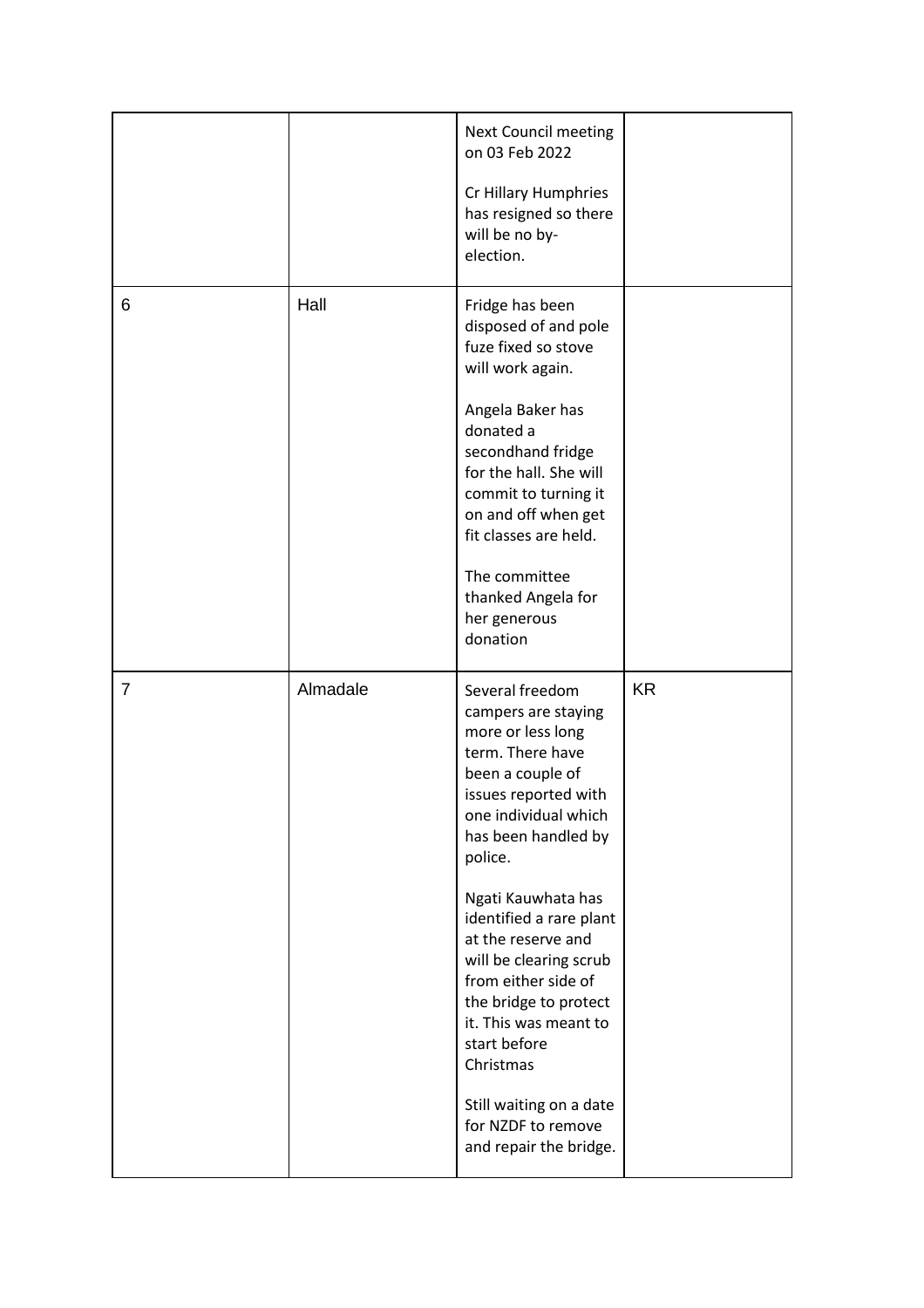| 8  | Playground                 | <b>Eastern and Central</b><br><b>Community Trust</b><br>application will be in<br>by end of next week.<br>KR to approach the<br>dairy with setting up<br>a donation tin for the<br>playground<br>CS will investigate<br>possibility of funding<br>from Rural Women's<br>Institute<br>Several more orders<br>for plaques and<br>palings                           | <b>KR</b><br>CS                  |
|----|----------------------------|------------------------------------------------------------------------------------------------------------------------------------------------------------------------------------------------------------------------------------------------------------------------------------------------------------------------------------------------------------------|----------------------------------|
| 9  | Correspondence             | That all<br>correspondence is<br>taken as read<br>That the \$250<br>Couchman alarm bill<br>is paid out of the<br>Cheltenham CC fund                                                                                                                                                                                                                              | $LD-B$<br>KR<br><b>PS</b>        |
| 10 | General<br><b>Business</b> | That the community<br>hold an official<br>ANZAC day event and<br>breakfast, COVID<br>alert levels<br>permitting.<br>That KR and CS are to<br>start initial planning<br>and will report back<br>to the committee in<br>March<br>This event will<br>include recognition<br>of fallen soldiers<br>from Beaconsfield.<br>LD-B to approach<br>Pam Corpe to<br>confirm | <b>KR</b><br><b>CS</b><br>$LD-B$ |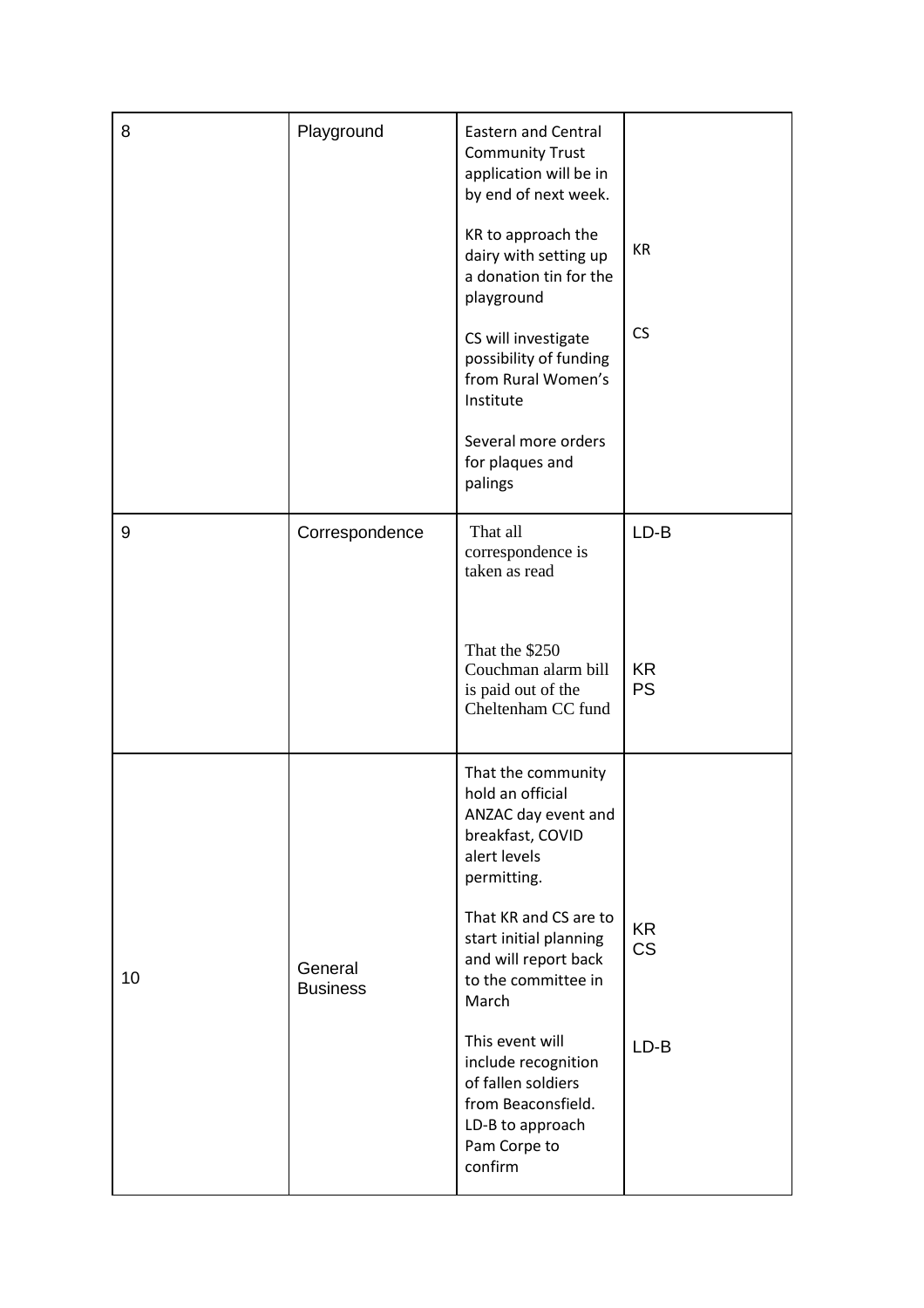|    |                        | Angela Baker has<br>volunteered to the<br>coordinator for a<br>new community<br>support group with<br>support from the<br>committee. The<br>committee consider<br>the boundaries and<br>mission of a new<br>neighbourhood<br>support group prior<br>to starting data<br>collection.<br>CS and AB to check<br>process for<br>compliance with<br>Privacy Act 2020.<br>Keith to scan and<br>email out current<br>documents for<br>review. | <b>CS</b><br>AB<br><b>KR</b> |
|----|------------------------|----------------------------------------------------------------------------------------------------------------------------------------------------------------------------------------------------------------------------------------------------------------------------------------------------------------------------------------------------------------------------------------------------------------------------------------|------------------------------|
| 11 | <b>Next</b><br>Meeting | 05 April 2022 7pm<br>@ the Chelty Hotel                                                                                                                                                                                                                                                                                                                                                                                                |                              |

Meeting closed at 8:35pm

Luke

## Appendix I: Financial Statements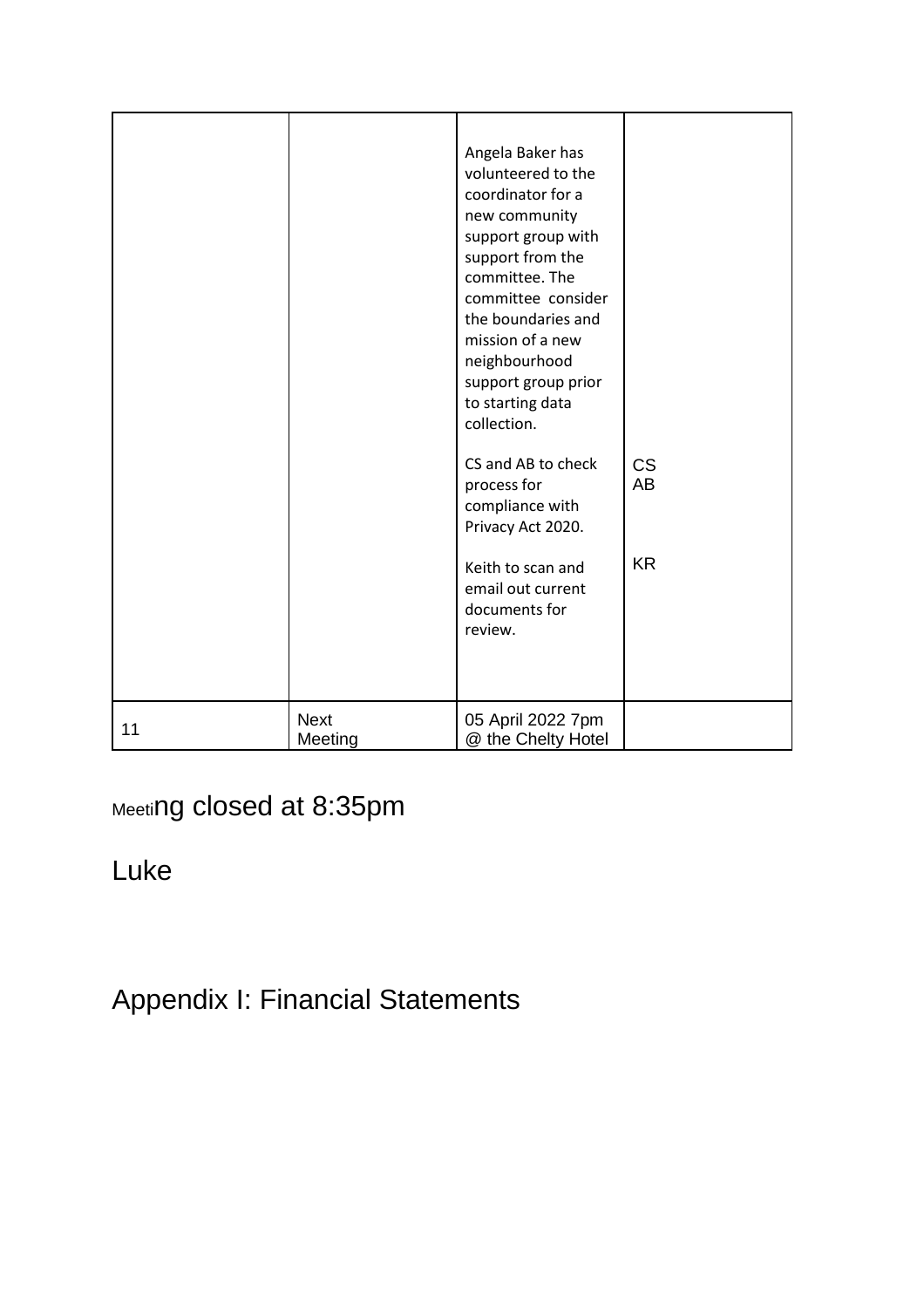

THE TREASURER, THE CHELTENHAM COMMUNITY FUND, 1469 KIMBOLTON ROAD, RD 7, FEILDING, 4777

Non Profit Org A/C

ACCOUNT NAME<br>THE CHELTENHAM COMMUNITY FUND

**ACCOUNT NUMBER**<br>02-0628-0078575-000

STATEMENT NO. 65<br>FOR THE PERIOD<br>30 NOVEMBER 2021 TO 31 DECEMBER 2021

|        |                     |      |                    |                     |               | OPENING BALANCE        |          | 7,471.01 |
|--------|---------------------|------|--------------------|---------------------|---------------|------------------------|----------|----------|
| Date   | Name of Other Party | Type | Particulars        | Code                | Reference     | Withdrawals            | Deposits | Balance  |
| 06 Dec | <b>DEPOSIT</b>      | AT   | <b>CAIR HIRAGE</b> | <b>BNZ FEILDING</b> | CHURCH PEOPL  |                        | 10.00    | 7,481.01 |
| 06 Dec | <b>DEPOSIT</b>      | AT   | PICKETT            | <b>BNZ FEILDING</b> | PC            |                        | 20.00    |          |
| 06 Dec | <b>DEPOSIT</b>      | AT   | PICKETT            | <b>BNZ FEILDING</b> | <b>DERMER</b> |                        | 20.00    |          |
| 06 Dec | <b>DEPOSIT</b>      | AT   | <b>RAFF ES</b>     | <b>BNZ FEILDING</b> | CHE TYHOTEL   |                        | 125.00   | 7,646.01 |
|        |                     |      |                    |                     |               | <b>CLOSING BALANCE</b> |          | 7,646.01 |

The Bank's base rate is currently 10.200 percent per annum. The interest rate on this account is 10.000 percent p.a above the base rate. There is no required payment applicable to this statement period provided the limit h

AT Automatic Teller Machine



THE TREASURER, THE CHELTENHAM COMMUNITY FUND, 1469 KIMBOLTON ROAD, RD 7, FEILDING, 4777

Non Profit Org A/C

**ACCOUNT NAME**<br>THE CHELTENHAM COMMUNITY FUND

**ACCOUNT NUMBER**<br>02-0628-0078575-000

STATEMENT NO. 66<br>FOR THE PERIOD<br>31 DECEMBER 2021 TO 31 JANUARY 2022

|                     |    |             |                     |                | OPENING BALANCE |                        | 7,646.01 |
|---------------------|----|-------------|---------------------|----------------|-----------------|------------------------|----------|
| Name of Other Party |    | Particulars | Code                | Reference      | Withdrawals     | Deposits               | Balance  |
| <b>DEPOSIT</b>      | AT |             | <b>BNZ FEILDING</b> | MARLEY SCOTT   |                 | 40.00                  | 7,686.01 |
| <b>DEPOSIT</b>      | AT |             | <b>BNZ FEILDING</b> | A S CORBETT    |                 | 80.00                  |          |
| <b>DEPOSIT</b>      | AT |             | <b>BNZ FEILDING</b> | <b>RAFFLES</b> |                 | 170.00                 | 7,936.01 |
|                     |    |             |                     |                |                 |                        | 7,936.01 |
|                     |    |             | <b>Type</b>         |                |                 | <b>CLOSING BALANCE</b> |          |

The Bank's base rate is currently 10.200 percent per annum. The interest rate on this account is 10.000 percent p.a above the base rate. There is no required payment applicable to this statement period provided the limit h

Page 2 of 2